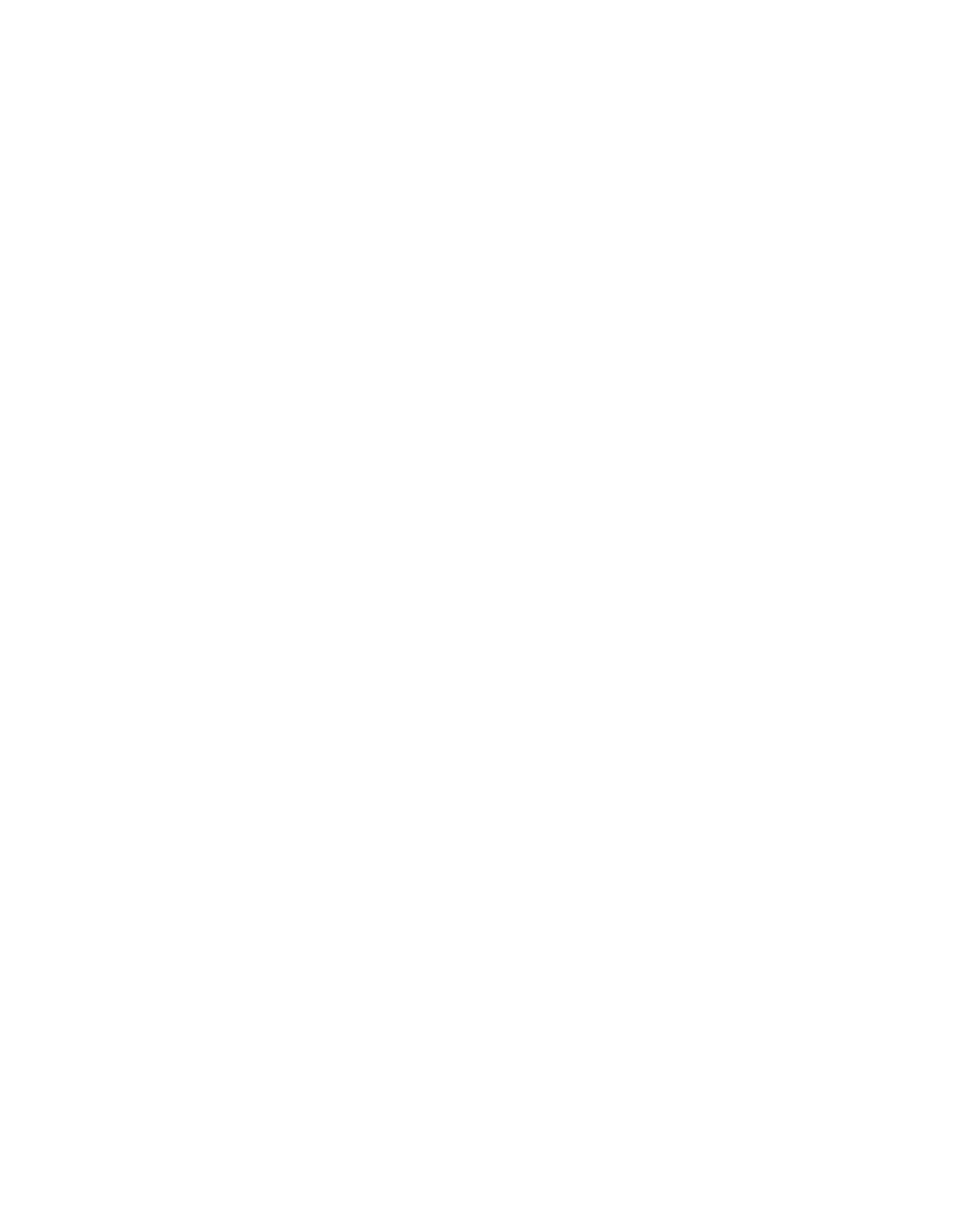## **Mission**

*To promote and develop the programs and means to promote and encourage conferences, trade shows, festivals, events and other tourism and tourist resources and facilities within Madison County, Indiana.* 

## **Governance Statement**

The Bureau has a twelve-member Board of Directors.

An Executive Committee composed of Officers of the Bureau oversee the day-to-day working of the Bureau with the approval of the Board of Directors.

The Executive Committee of the Bureau meets each month on the second Thursday.

The Executive Committee is empowered by our By-laws with the authority of the Board of Directors between Board of Directors meetings.

The Board of Directors is elected each year from the membership, by the membership, at the annual meeting held between the 15th day of January and the 15th day of February.

The Board of Directors has the final authority to manage the Bureau, establish budgets, enter into contracts, and approve policies established by the Executive Committee.

## **Bureau Staff**

**Executive Director -** Mark Thacker **Director of Marketing -** [Maureen Lambert](mailto:maureen@visitamcvb.com) **Office Manager -** [Esther Cleary](mailto:esther@visitamcvb.com) **Social Media Coordinator -** Ali Adams **Tourism Specialist -** Cheryl Shank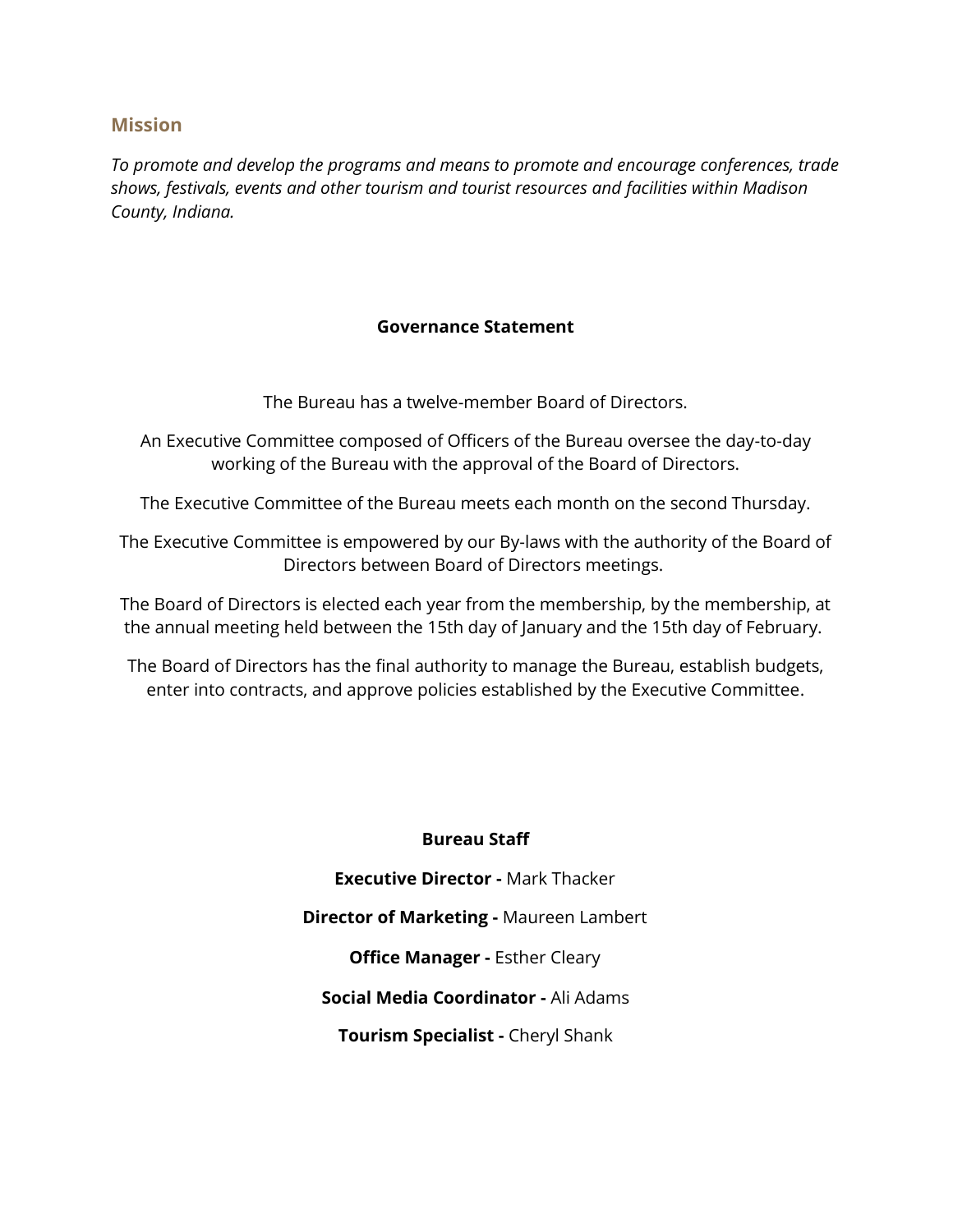## **Anderson Madison County Visitor Bureau Leadership**

## **Board of Directors**

Donovan Archer [Robin Gerhart](mailto:rlgerhart@yahoo.com) Mike Latchaw Patty Lovins Paul Miller Joe Morgan Lisa Oakley Chad Renbarger Terry Taylor Linda Wallace Mike Ward

## **[Officers](mailto:rlgerhart@yahoo.com)**

**Chair** - Robin Gerhart **Vice-Chair** - Joe Morgan **Secretary** - Mike Latchaw

**Honorary Directors** 

Ann Marie Bauer

[Mark Lamey](mailto:Windigo38@hotmail.com) 

## **Commission**

Scott Crossley Rick Fulaytar [Skye Hu](mailto:skye.thetrainer@gmail.com)ff Chelsie Jaramillo

Patrick Rice Darla Sallee Marj Shell

## **Officers**

## **President Vice President**

Marj Shell [Skye Huff](mailto:skye.thetrainer@gmail.com)

**Secretary Treasurer Treasurer** 

Scott Crossley **Rick Fulaytar** Rick Fulaytar

Mike Ward

Mike Latchaw

**Treasurer** - Paul Miller **Retiring Directors** 

George Vinson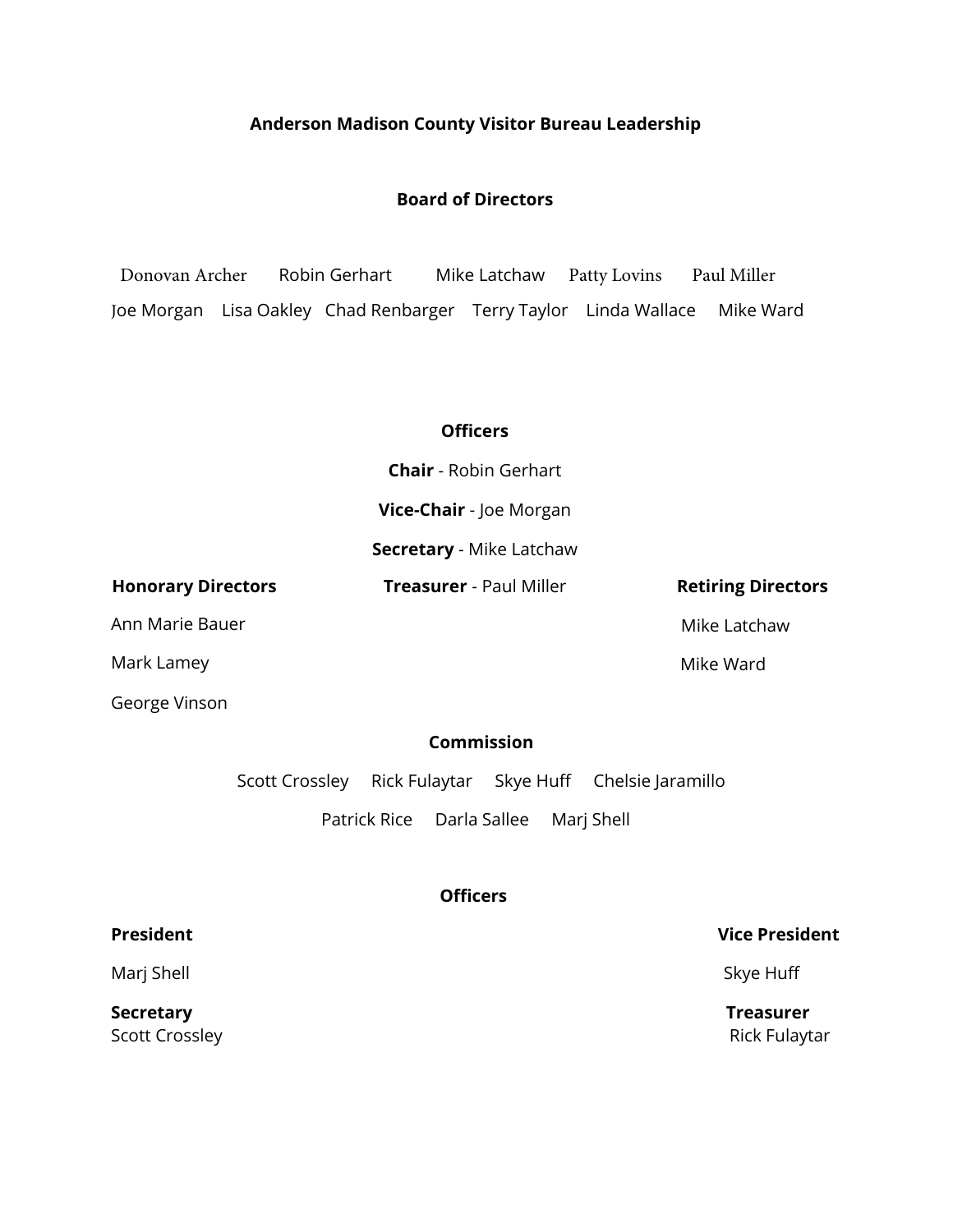## **A Message from the Chair - Robin Van Camp Gerhart**

Despite the crisis and changes that began in 2020 and continue today, the Anderson Madison County Visitors Bureau Staff and Board of Directors remain steadfast and determined to our mission of encouraging, growing, and supporting tourism in Anderson and Madison County.

2021 began with an aggressive and extensive search for a new Executive Director. In March, the Board's Search Committee presented candidate Mark Thacker to the Board of Directors for nomination. The Anderson Madison County Visitors Bureau Board of Directors unanimously approved Mark as the Executive Director to lead the Bureau into the future.

The Board of Directors, Executive Director, and Staff continued in a plan to be ready and ahead of a very cautious and apprehensive population that was anxious to resume a life that had been drastically changed by the pandemic. We expanded our vision to include not only the outside persons coming into Madison County, but also our residents. That strategic plan included the addition of a full time Social Media Coordinator and a part time Tourism Specialist to reinforce our already knowledgeable and hardworking staff. Virtual meetings, training seminars, and collaboration with the travel and tourism field locally and statewide were continued and expanded. Our Staff met the planning and promotional needs for successful renewal and creation of fairs, festivals, and events in the county. The Grant Committee resumed financial funding to existing and new events.

As members of our Board of Directors began transitioning off due to term limits and life changes, the new members selected were a more diverse cross section of our county including, race, culture, gender, age, and education. We are committed to offering a broad view of Anderson and Madison County to our residents and visitors.

My term as Chair of the Board of Directors is ending with our Annual Business Meeting this month. Many changes have occurred within our world, local communities, the Bureau, and the Board of Directors during 2020 and 2021. Two thoughts I have focused on and continue to hold onto are- THANKFUL and EXCITED. I am THANKFUL for the wise and committed Staff, Board of Directors, Commission, and community governments who care deeply for the progress of Madison County and EXCITED for the opportunities and possibilities to heal and promote better times for all, now and in the future.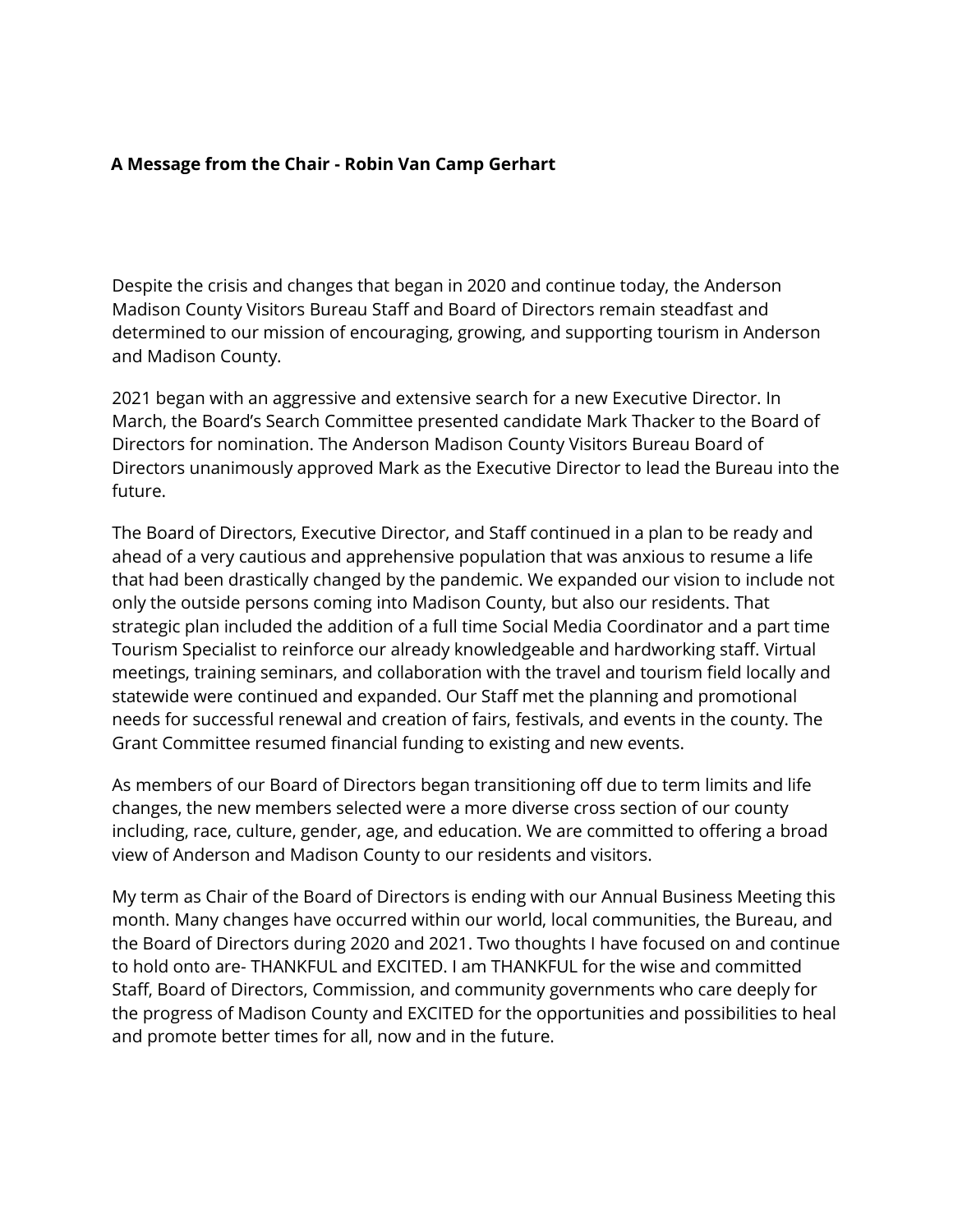## **A Message from Our Executive Director - Mark Thacker**

2021… What a Year!

Change can be daunting… to best it, change must be embraced. 2021 began with cointerim executive directors leading through the first quarter. In that short timeframe we tackled another wave of COVID-19, office building challenges, the reworking of budgets, staff morale, new board member orientation, personnel handbook updates, the formalizing of the Bureau's corporate name, and a plethora of administrative paperwork. The term "baptism by fire" comes to mind as I recall this period. The Board of Directors appointed a search committee to find and select a new Executive Director and after interviewing numerous candidates, I was selected. After more than 13 years at Harrah's Hoosier Park Racing and Casino, the time had come to embrace a new path.

The Visitors Bureau is very fortunate to have an incredible staff. Maureen Lambert has managed all marketing efforts, from group travel to leisure markets and more, for 25 years. Esther Cleary for the past 18 years has managed the office and all financials, working closely with our accounting firm and auditors. Ali Adams was hired as a part-time Social Media Coordinator in March and was brought on as full-time staff in June overseeing social media, the website, and monthly newsletter. June also saw the part-time hiring of Cheryl Shank who manages our festival and fair relationships, including membership in the Indiana State Festival Association, acts as liaison to the grant committee and writes for our industry publications. The staff works well as a team, supporting and challenging each other.

As a group, each staff member is challenged to increase their visibility in the county by attending meetings, doing presentations, and participating with our fairs, festivals, attractions, and events. We collaborate with the Chambers, Economic Development entities, and city, town, and county administrations. We approached some community members that stated, "we've never had anyone approach us before." We engage in local, regional, and state marketing and tourism associations to better define our path and add our voices to larger discussions. Internally, 2021 was an opportunity to change, grow, and diversify.

Due to COVID-19, we began 2021 with a very limited budget. We learned in conversations with sister Bureaus that many were down more than 60% in Innkeeper's revenues; a couple of them permanently closed their doors. March presented yet another wave of COVID infections which rightly concerned the planning of our 2021 events and attractions. However, only one, the Lapel Village Fair, canceled their event; all others pushed back their dates, but continued with their plans.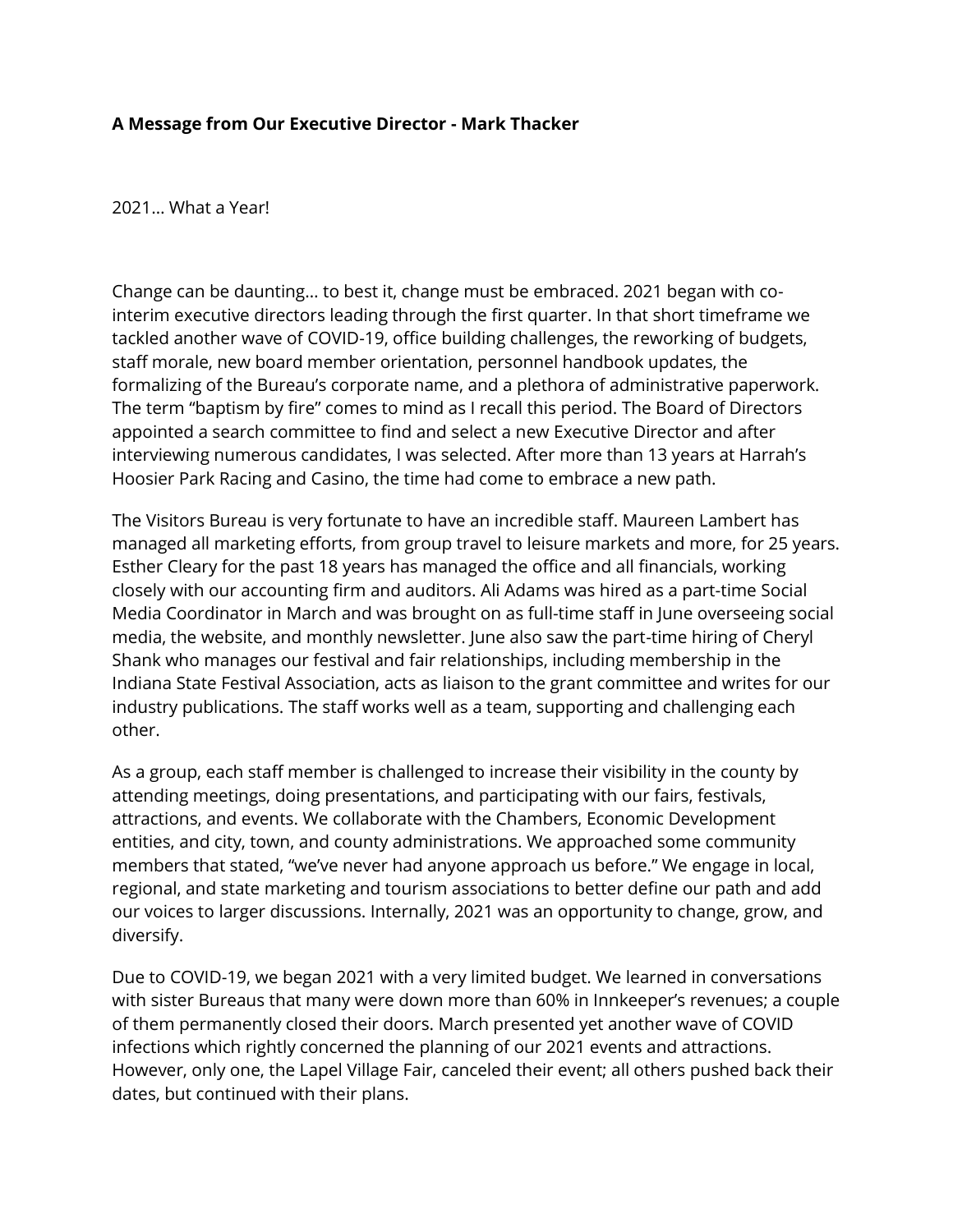In early April we realized a resurgence of Innkeeper's income which continued as the year progressed. We were able to re-forecast our mid-year budgets to afford more promotion and community support. What began in April, to our surprise, resulted in a record year for Innkeeper's revenue. Without an incredible staff, amazing events, and attractions throughout the county, engaged Board of Directors and Commission members, and countless community advocates, this banner year would not have been possible. Note too, that this was accomplished without the revenue from one of our major hoteliers and with the closing of Pine Lakes.

Moving forward…

I once had a supervisor tell me, "The easy part is done – the talking." We exerted a lot of effort having many discussions this past year. Those efforts were only the beginning. We must and will continue to meet with city, town, and county administrations to further develop strong, productive, and cohesive relationships. Collaboration will grow with existing and new partnerships and those partnerships must become more diverse to serve all segments of our population. To that end, the Visitors Bureau, along with the Board of Directors will create and put into policy a diversity and inclusion statement to enable us to better serve all our constituencies.

Great things are on the horizon! We are projecting another banner year of revenue with the return to normal business for one of our hotels and a new owner and operator of the former Pine Lakes. Uranus Fudge will officially open in early 2022 and bring their enthusiasm to Madison County. One of two new Anderson hotels will begin construction this year, as we work with other county stakeholders on further hotel interests. Sports, such a mainstay in Madison County, will see a new initiative to bring awareness to Madison County's sports venues in hopes of attracting more tournaments. The Grant Committee has been re-activated to support our non-profit attractions that help drive tourism and bring to Anderson and Madison County out of county guests. Efforts are also being made to participate in the inaugural Indiana Tourism Academy, as well as attain board memberships within the Indiana Tourism Association and the Indiana State Festival Association, all this while have continuing leadership in East Region Tourism and Marketing Cooperative and Indiana Foodways Alliance.

Indeed, the future is bright and full of opportunity, and when opportunity is presented will be acted upon.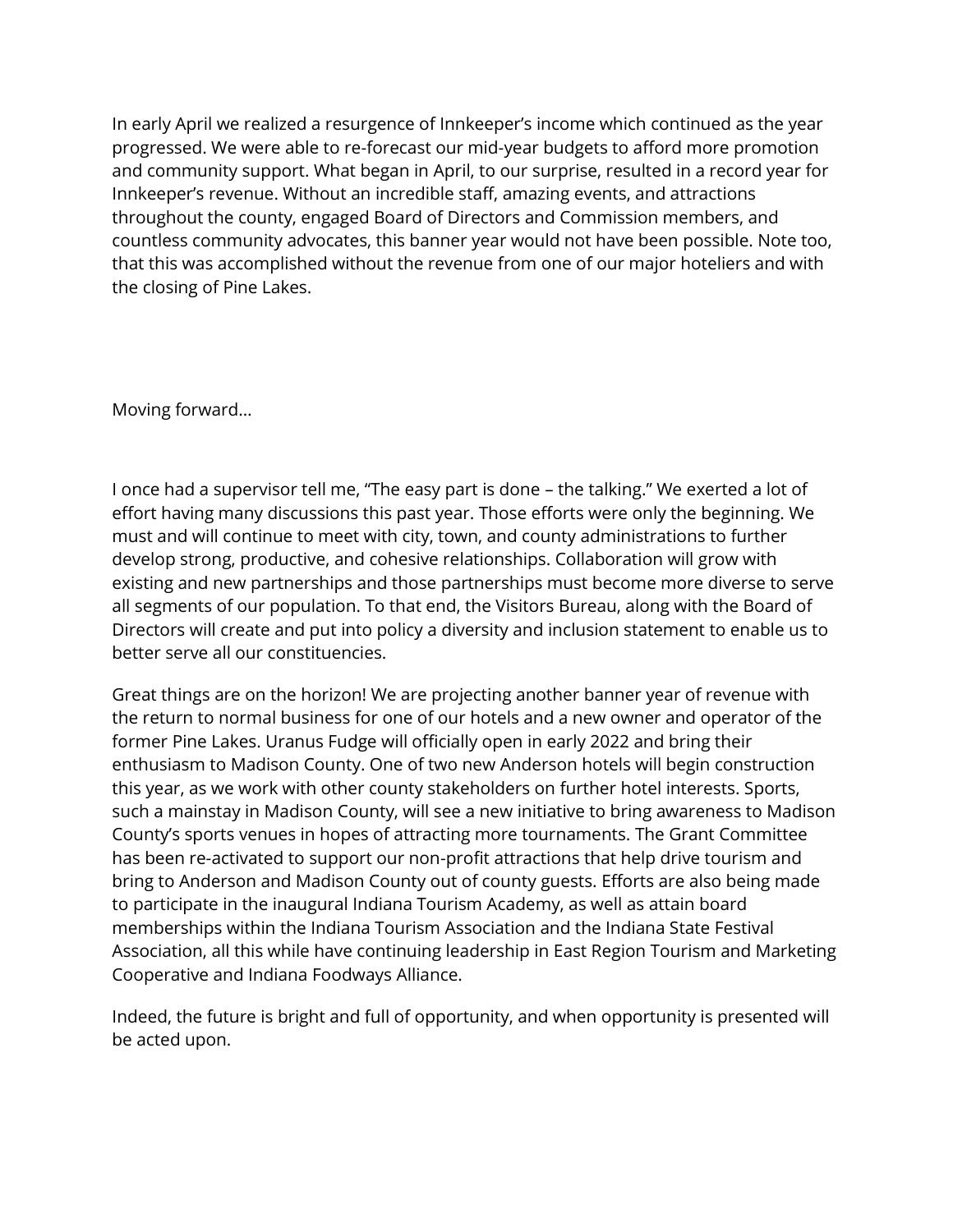## **Marketing Plan for 2022 [- Maureen Lambert](mailto:maureen@visitamcvb.com)**

In 2021, our marketing plan faced many challenges as we addressed the Bureau's marketing programs and re-instituted the grant program. The 2021 revenue from Innkeepers Tax, the Bureau's primary funding source, grew 31% overall compared to 2020. With the growth of revenue, we updated our website,

[www.visitandersonmadisoncounty.com,](http://www.visitandersonmadisoncounty.com/) created our first Madison County Wedding Guide publication, and by the end of December 2021, the Madison County Visitors Guide was ready for distribution.

The first quarter of 2022, our Bureau team, Bureau Commission and Bureau Board of Directors will be working with Don Anderson, Destination Consultancy Group, on the following: Destination Assessment, Strategic Destination and Destination Marketing Planning. The preparation, SWOT Analyses, research analyses will formulate a multi-year strategic plan initiative for 2022-2024.

The 2022 marketing focus will continue with cooperative efforts on the leisure, sports, culinary markets, and with our community festivals and events throughout the year. Networking opportunities will keep our presence in the sports market and the group market. The Bureau will retain memberships in the American Bus Association, Circle Wisconsin, and Group Travel Family Group Marketplaces. The leisure market has opened their marketplace events, with our office attending the AAA Pittsburgh Travel Showcase, Chicago Travel & Adventure Show and AAA Louisville Vacation Expo.

The creation of the Grant Program gives our local non-profit groups an opportunity for the Bureau to assist them in their marketing efforts to enhance their festivals and events throughout Madison County.

We continue to work closely with our hoteliers in the areas of promotion and packaging relating to quality and service. The Bureau subscribes to the STR (Short Term Rental) and Air DNA Reports. Our STR weekly subscription report tracks the impact on hotel performance in our location and surrounding areas. Air DNA (short term rental analytics on Airbnb's, Vrbo) sent out monthly, reports on tracking of our Madison County Airbnb market. We continue with our own market analysis report that checks average daily rate and percentage of occupancy on nine hotels. Looking at data gives us the opportunity to see future trends of room rental in Madison County.

Sporting events are making a strong return and offer our county a strong economic impact from overnight guests. The Little League Girls Softball Regional Tournament had canceled last year due to the pandemic and is now scheduled to take place in July. The tournament will be hosting 12 teams, coaches, umpires, and parents. Play will take place at various baseball/softball fields in Anderson and Pendleton.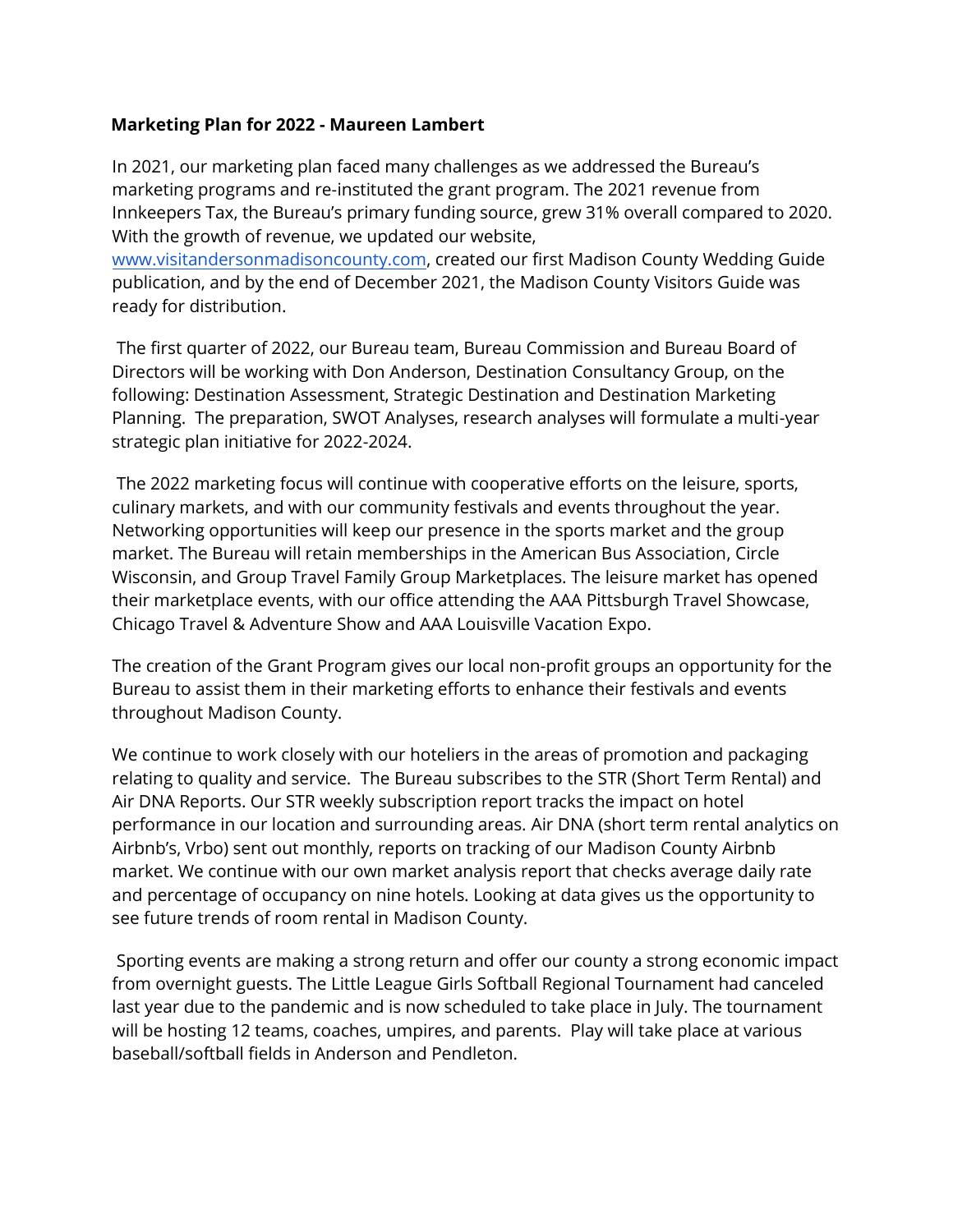The United States Bowling Congress (USBC) takes place at Championship Lanes with the tournament running from the beginning of February every weekend thru the first week of May. Other events scheduled include Harrah's Hoosier Park Dan Patch Sweepstakes, the Little 500 and Redbud 400 Races at Anderson Speedway. We will continue to work with organizers of these and other sports events. Our Bureau is aware how these events impact our local economy and the revenue from Innkeepers Tax.

The Bureau is promoting our Festivals, Fairs and Events in the 2022 Indiana State Festival Guide, website, Instagram, and Facebook. The Discover Magazine features 4 issues: Spring, Summer, Fall, Winter. Our Visitors Center remains open Monday through Friday and on Saturday, our foyer is open to those wanting local and state publications.

Our social media presence has grown with the addition of our Social Media Coordinator, Ali Adams. We have gained followers on Facebook and Instagram and have created content on TikTok. Our website is up to date with new content and photos.

The Bureau maintains its regional and state marketing efforts, with membership in the East Region Tourism Marketing Cooperative (ERTMC), Indiana Foodways Alliance (IFA), Indiana Glass Trail, Indiana State Festival Association, and bureaus throughout the state of Indiana. We are working with alliances in surrounding states' local bureaus to offer a simple and cohesive way to develop our attractions, shopping, and restaurants as visitors pass through our East-Central Region.

We are working closely with the Indiana Tourism Association (ITA), Indiana Destination Development Corporation (IDDC), and Destination Marketing Association International (DMAI). These memberships provide Bureau staff a base of support and professional development opportunities. The need to work together as a coalition is essential. With proposed and pending legislation impacting the tourism industry, we continue to maintain a strong working relationship to assure a united voice within the industry.

The balance of the Bureau's marketing efforts for 2022 will be in conjunction with relationships with county-wide businesses, civic organizations, and residents in our community to assist us in promoting Madison County Tourism

The staff is always prepared for the opportunities that come our way. Challenges abound and we are diligent in making the necessary adjustments to ensure a positive economic impact through tourism in Madison County.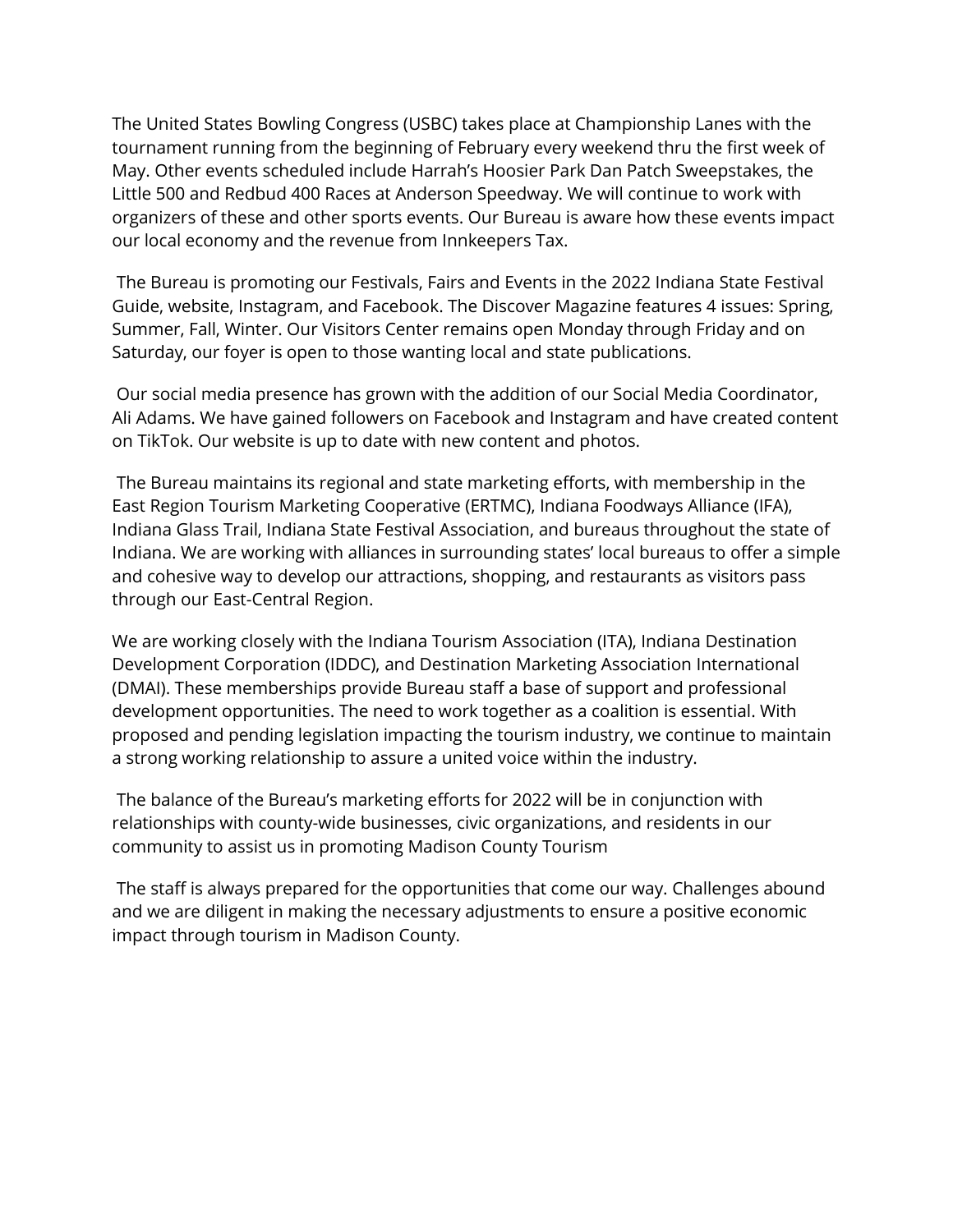Visit Anderson Madison County Analytics All Web Site Data

كاستحص

فالمنو

## Go to report 2

Jun 1, 2021 - Dec 31, 2021

#### **SITE ACTIVITY Benchmark**

All Users<br>100.00% Sessions

#### Avg. Session Duration

## 00:00:53<br>Avg for View: 00:00:53 (0.00%)

## Pages/Session

1.50 Avg for View: 1.50 (0.00%)

#### Avg. Time on Page

00:01:45 Avg for View: 00:01:45 (0.00%) Outbound Links Clicked On (Events)

| Event         | <b>Total</b>  | <b>Unique Dimension</b> |
|---------------|---------------|-------------------------|
| <b>Action</b> | <b>Events</b> | <b>Combinations</b>     |
| click         | 323           |                         |

#### Pageviews 24,133<br>% of Totak 100.00% (24,133) وأحصاها



Unique Pageviews (a return to a pg remains 1 pgvi... 19,880<br>% of Totak 100.00% (19,880)  $\mathbf{1}$ 

#### Unique Pageviews/Bounce Rate by Page

| Page                                                    | Unique<br>Pageviews | Bounce<br>Rate |
|---------------------------------------------------------|---------------------|----------------|
| /calendar-of-events/                                    | 3,503               | 84.92%         |
| I                                                       | 3.292               | 41.58%         |
| /nights-of-lights/                                      | 1,304               | 88.98%         |
| /contact-us/                                            | 483                 | 75.15%         |
| /eat/                                                   | 325                 | 65.88%         |
| /event-location/dickmann-town-<br>center/               | 274                 | 76.00%         |
| /events/fire-it-up-on-the-4th-harr<br>ahs-hoosier-park/ | 272                 | 89.67%         |
| /about-us/                                              | 261                 | 83.72%         |
| /events/fall-creek-heritage-fair/                       | 219                 | 81.69%         |
| /events/jeeps-on-meridian-202<br>1-dickman-town-center/ | 217                 | 81.86%         |

#### Bounce Rate (% of single-page sess... 74.90% Avg for View: 74.90% (0.00%)

#### Bounce Rate by Medium

| Medium                  | <b>Bounce</b><br>Rate |
|-------------------------|-----------------------|
| social                  | 94.74%                |
| referral<br>00603012970 | 78.54%                |
| organic                 | 73.89%                |

#### Avg. Page Load Time (sec) by Brow...

| Browser           | Avg. Page<br><b>Load Time</b><br>(sec) |
|-------------------|----------------------------------------|
| Android Webview   | 5.85                                   |
| Safari (in-app)   | 5.23                                   |
| Chrome            | 4.93                                   |
| Safari            | 4.47                                   |
| Samsung Internet  | 3.39                                   |
| Edge              | 3.22                                   |
| Internet Explorer | 2.56                                   |

#### % Exit by Page (Last page before ex...

| Page                                                            | Pageviews % Exit |              |
|-----------------------------------------------------------------|------------------|--------------|
| $\mathcal{I}$                                                   |                  | 4.560 46.05% |
| /calendar-of-ev<br>ents/                                        | 4,091            | 75.80%       |
| /nights-of-light<br>sI                                          |                  | 1,446 88.31% |
| /contact-us/                                                    | 569              | 59,40%       |
| /eat/                                                           |                  | 532 37.22%   |
| /event-locatio<br>n/dickmann-to<br>wn-center/                   |                  | 332 70.78%   |
| /events/fire-it-u<br>p-on-the-4th-ha<br>rrahs-hoosier-p<br>ark/ |                  | 303 88 45%   |
| /about-us/                                                      | 301              | 52.82%       |
| /blog/                                                          |                  | 284 17.25%   |
| /things-to-do/                                                  | 278              | 33.09%       |

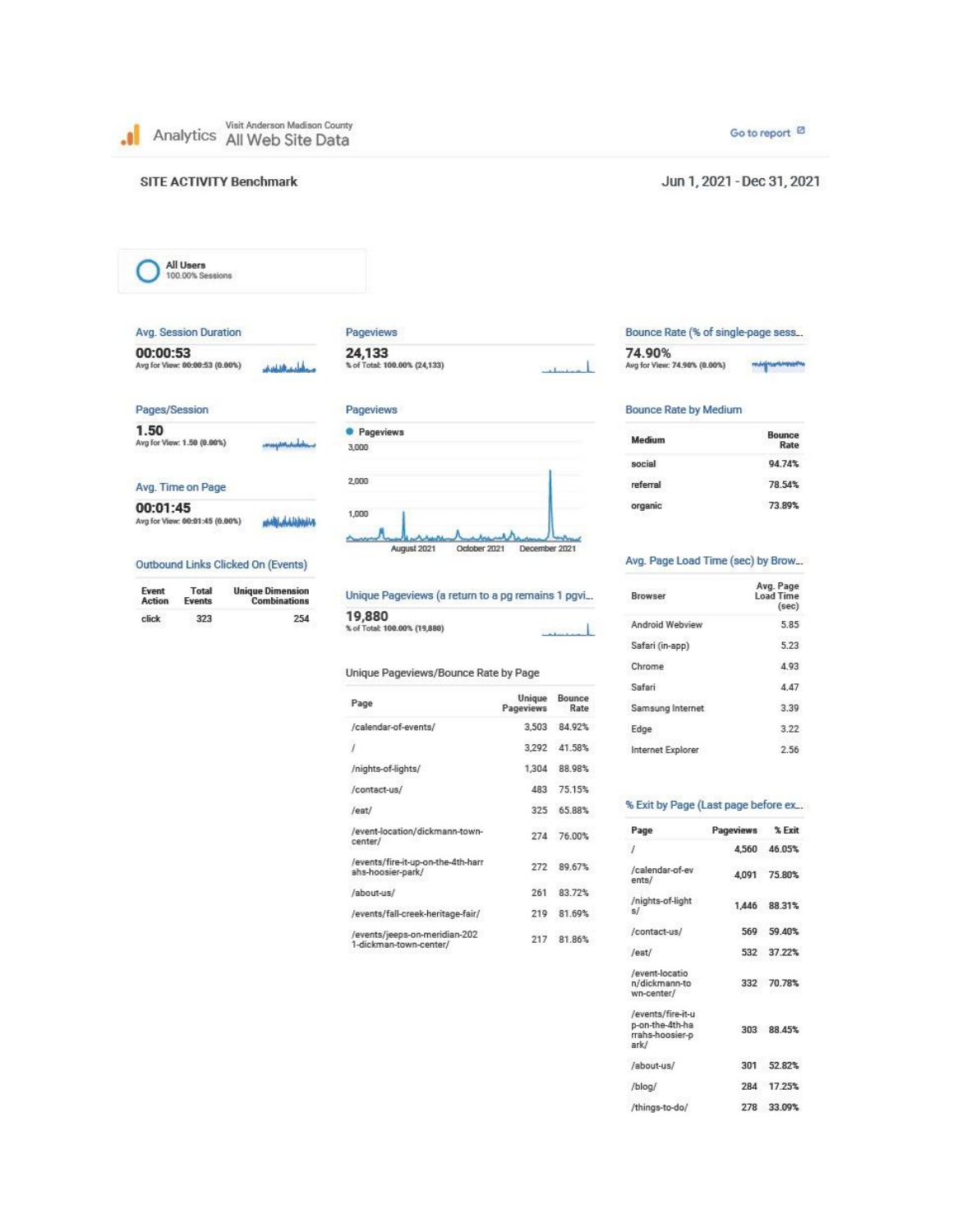#### Go to report 2

#### **VISITORS Benchmark**

#### Jun 1, 2021 - Dec 31, 2021

All Users<br>100.00% Sessions

Sessions (Visits)



#### Sessions (Visits)

# 16,046<br>% of Total: 100.00% (16,046)

#### **Unique Users (Visitors)**

|  | 13,641 |                             |  |
|--|--------|-----------------------------|--|
|  |        | % of Total: 100.00% (13,64) |  |

1)

#### Sessions by User Type

New Visitor **Returning Visitor** 



#### Sessions by Region

| Region             | <b>Sessions</b> | % New<br>Sessions |
|--------------------|-----------------|-------------------|
| Indiana            | 11,069          | 81.72%            |
| Illinois           | 1,466           | 86 49%            |
| Michigan           | 276             | 85.14%            |
| Ohio               | 264             | 91.67%            |
| Texas              | 188             | 87.23%            |
| California         | 153             | 90.20%            |
| North Carolin<br>a | 151             | 93.38%            |
| Virginia           | 141             | 97.87%            |
| Florida            | 127             | 92.13%            |
| Kentucky           | 91              | 89.01%            |



#### Sessions by Keyword (Organic Search)

| Keyword                                     | <b>Sessions</b> |
|---------------------------------------------|-----------------|
| visi Better than reCAPTCHA: vaptch<br>a.net | 18              |
| visi Better than reCAPTCHA: vaptch<br>a net | 11              |
| visi Better than reCAPTCHA: vaptcha.n<br>et | 9               |
| site:www.visitandersonmadisoncount<br>y.com | 5               |
| anderson madison county visitors bure<br>au | $\overline{2}$  |
| frankton heritage days 2021                 | $\overline{2}$  |
| hoosier park anderson fireworks 2021        | $\overline{2}$  |
| anderson indiana jeeps on meridian          | $\overline{1}$  |
| celtic angels anderson indiana              | $\mathbf{1}$    |
| chesterfield airport fireworks              | -1              |

#### Sessions by Source (Referral)

| Source                    |       | <b>Sessions % New Sessions</b> |
|---------------------------|-------|--------------------------------|
| m.facebook.com            | 3.144 | 94.69%                         |
| Im facebook com           | 1.288 | 92.62%                         |
| I facebook.com            | 382   | 60.47%                         |
| Visit Indiana             | 228   | 76.32%                         |
| facebook.com              | 96    | 97.92%                         |
| andersontownpowwow.org    | 37    | 86 49%                         |
| linktr.ee                 | 29    | 79.31%                         |
| amcvb.flywheelsites.com   | 24    | 0.00%                          |
| andersonin makerfaire.com | 14    | 28.57%                         |
| aroundindy.com            | 13    | 84.62%                         |

#### **Sessions by Browser**

| <b>Browser</b>      | Sessions | Pages /<br>Session |
|---------------------|----------|--------------------|
| Chrome              | 5.552    | 1.73               |
| Safari              | 4,278    | 1.36               |
| Safari (in-app)     | 2,949    | 1.14               |
| Android Webvi<br>ew | 1,553    | 1.24               |
| Ede                 | 739      | 272                |

#### **Sessions by Device**

5

 $\mathbf{2}% ^{2}/\mathbf{2}$  $\overline{\mathbf{2}}$  $\overline{2}$ 

| Device<br>Category | <b>Sessions</b> | Pages /<br>Session |
|--------------------|-----------------|--------------------|
| mobile             | 11,780          | 1.33               |
| desktop            | 3,881           | 2.04               |
| tablet             | 385             | 1.42               |

#### Sessions by Mobile Device Info

| <b>Mobile Device Info</b>          | <b>Sessions</b> | Pages /<br>Session |
|------------------------------------|-----------------|--------------------|
| Apple iPhone                       | 5.797           | 1.27               |
| Apple iPhone XR                    | 356             | 1.10               |
| Samsung SM-G960<br>U Galaxy S9     | 152             | 1.60               |
| Samsung SM-G991<br>U Galaxy S21 5G | 150             | 1.43               |
| Apple iPad                         | 1.ለበ            |                    |

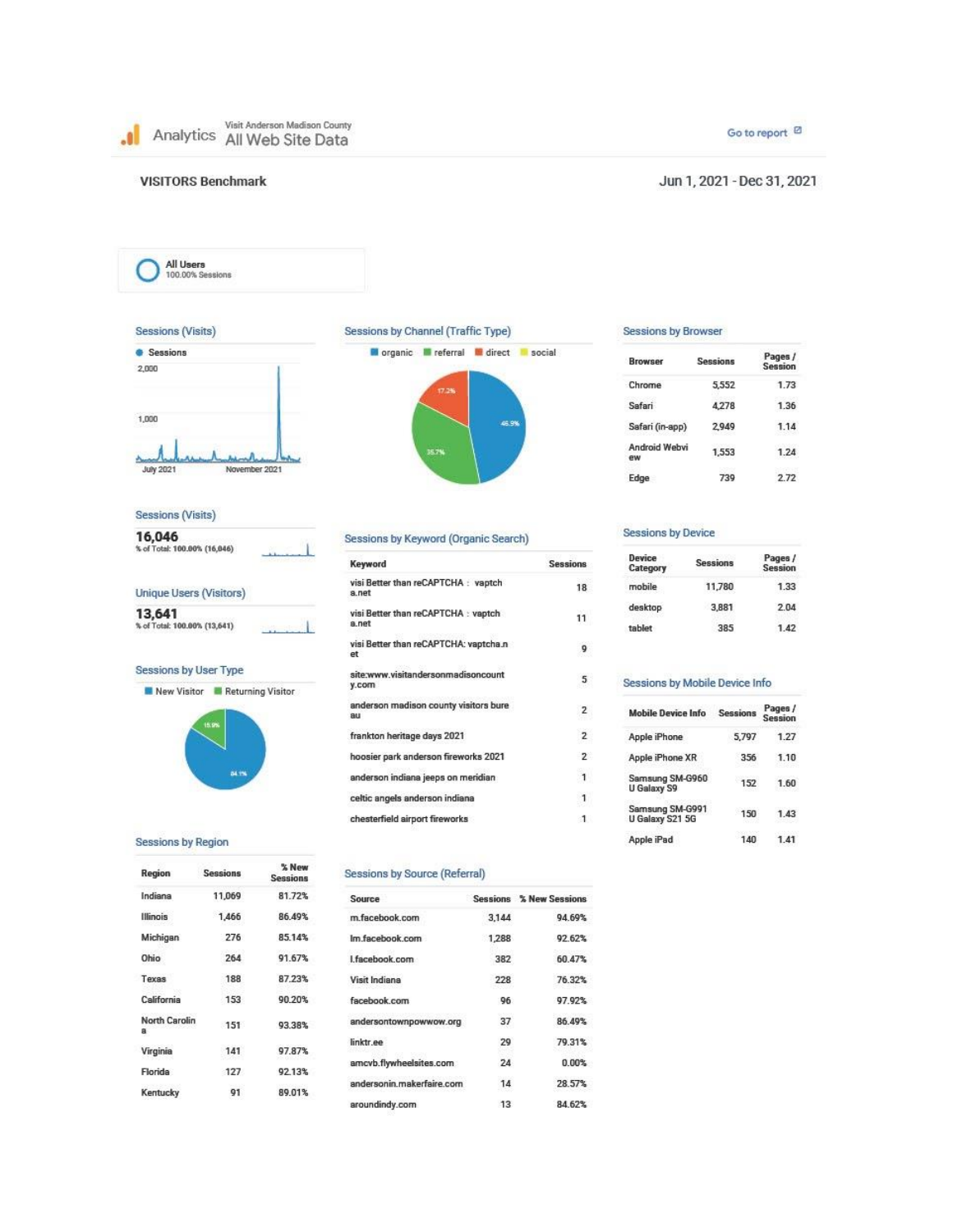Social Media Analytics:

- Facebook (June 1-December 31)
	- o Page reach: 142,206
	- o New page likes: 359
	- o Top posts:
		- § Nights of Lights 52.2K reach
		- § 4-H Fair 28.4K reach
		- §  $4^{\text{th}}$  of July 21.5K reach
		- § Powwow 19.4K reach
		- § Elwood Glass Festival 15.5K reach
		- § SoulFest 8.9K reach

Instagram (September 1-December 31)

- o Impressions: 65,789
- o Followers gained: 105
- o Top posts:
	- § Paramount video 14K views
	- § Ball of Paint 13.1K views

## Biggest Accomplishments:

- · Video content through Instagram Reels & TikTok
- · Blogs that drive traffic from social media to the website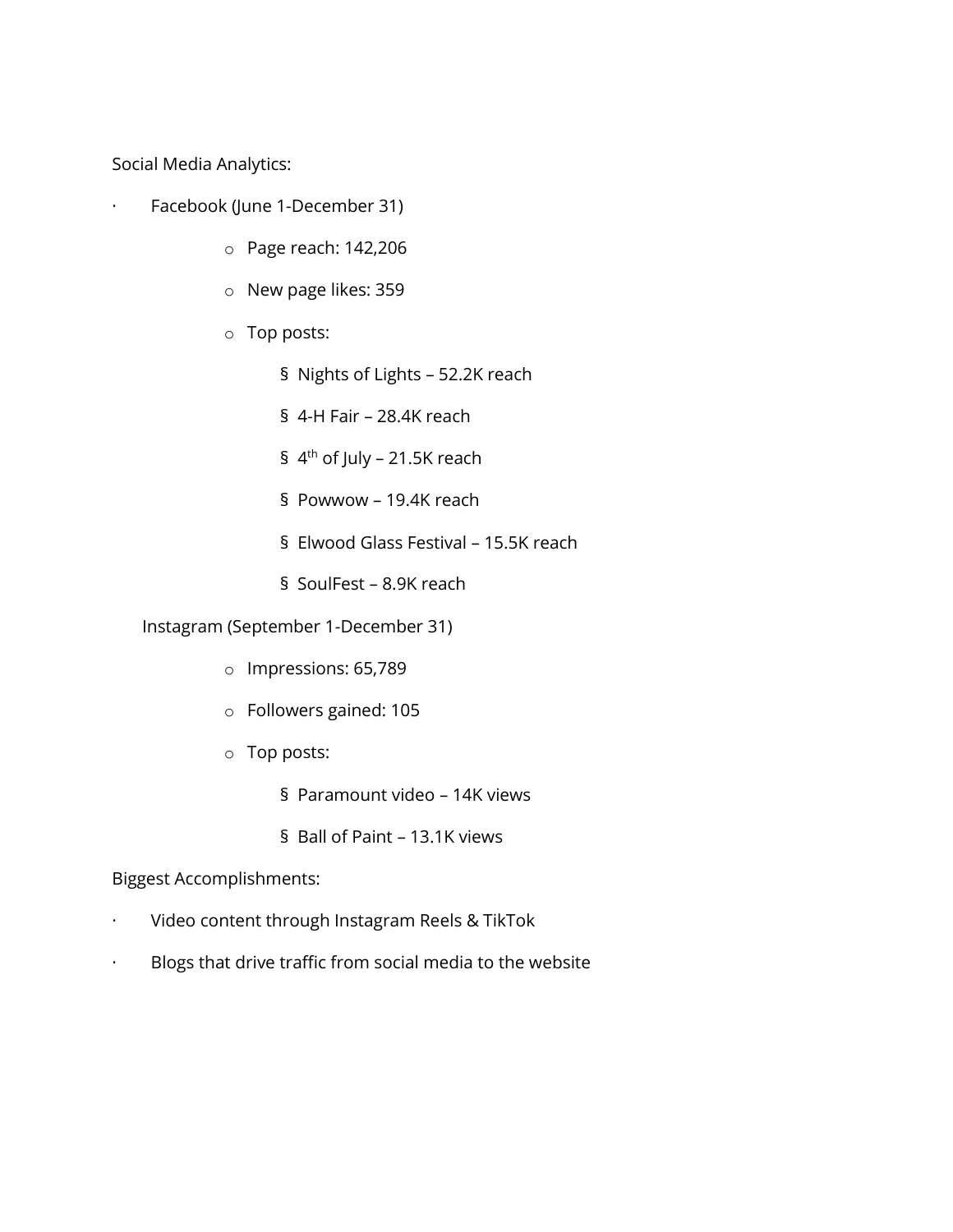## Anderson Madison County Visitors Bureau, Inc.

## Profit and Loss YTD Comparison

### December 2021

|                                     | <b>TOTAL</b> |                      |  |
|-------------------------------------|--------------|----------------------|--|
|                                     | DEC 2021     | JAN - DEC 2021 (YTD) |  |
| Income                              |              |                      |  |
| 2999 Support and Revenue            |              |                      |  |
| 3005 Commission Contract            | 43,750.00    | 500,000.00           |  |
| 3010 Special Commission Allocation  |              | 52,653.32            |  |
| 3040 Grant Income                   |              | 64.241.01            |  |
| Total 2999 Support and Revenue      | 43,750.00    | 616,894.33           |  |
| 3060 Bridal Guide Promotional Sales | 1.050.00     | 7,700.00             |  |
| <b>Total Income</b>                 | \$44,800.00  | \$624,594.33         |  |
| <b>GROSS PROFIT</b>                 | \$44,800.00  | \$624,594.33         |  |
| Expenses                            |              |                      |  |
| 5009 Promotional Expenses           |              |                      |  |
| 5100 Salaried/Hourly Employees      | 28.838.83    | 235,613.22           |  |
| 5110 Employer Payroll Taxes         | 2,206.16     | 18,519.56            |  |
| 5120 Employee Benefits              | 23,763.00    | 27.914.54            |  |
| 5130 Printed Materials              |              | 2.434.51             |  |
| 5140 Web Site/Home Page             |              | 11,646.17            |  |
| 5170 Meetings/Conventions           | 473.27       | 5,903.40             |  |
| 5180 Sporting Events                |              | 4,000.00             |  |
| 5190 Misc Promotional Material      | 1,132.87     | 13,402.01            |  |
| 5200 Travel Promotions              |              | 3,452.58             |  |
| 5210 Festivals, Fairs, & Events     | $-100.00$    | 2,350.00             |  |
| 5220 Sponsorship                    | 4.250.00     | 45,590.00            |  |
| 5225 Grants                         | 6,500.00     | 12,000.00            |  |
| 5230 Tourism/Visitor                |              | 317.13               |  |
| 5240 Telephone                      | 513.04       | 7,039.92             |  |
| 5340 Postage                        |              | 2,624.15             |  |
| 5400 Marketing (Advertising)        | 13,008,94    | 58,572.50            |  |
| 5450 Community Relations            |              | 578.59               |  |
| 5500 Promotional Travel             | 138.85       | 994.11               |  |
| 5510 Dues & Subscriptions           | 9.582.59     | 23.252.65            |  |
| Total 5009 Promotional Expenses     | 90.307.55    | 476,205.04           |  |
| 6009 Operational Expenses           |              |                      |  |
| 6200 Maintenance & Repairs          | 3.617.25     | 59,406.03            |  |
| 6225 Computer Maintenance           | 535.62       | 5,290.13             |  |
| 6250 Vehicle Maintenance & Repairs  |              | 1,935.19             |  |
| 6260 1931 Ford Model A Huckster     |              | 357.00               |  |
| 6300 Office Supplies                | 611.44       | 7,702.59             |  |
| 6350 Equipment Leases               |              | 3,853.02             |  |
| 6460 Utilities                      | 1.221.75     | 13.113.44            |  |
| 6600 Insurance - Property           |              | 5.730.15             |  |

|                                    | <b>IOTAL</b>   |                      |  |
|------------------------------------|----------------|----------------------|--|
|                                    | DEC 2021       | JAN - DEC 2021 (YTD) |  |
| 6700 Equipment Purchases           | 10,549.69      | 28,999.32            |  |
| Total 6009 Operational Expenses    | 16,535.75      | 126,386.87           |  |
| 7009 Administration Expenses       |                |                      |  |
| 7400 Professional Fees             | 147.11         | 3,495.33             |  |
| 7500 Audit Expense                 |                | 15,675.00            |  |
| 7600 Meeting Expense               | 93.31          | 1,724.98             |  |
| Total 7009 Administration Expenses | 240.42         | 20,895.31            |  |
| <b>Total Expenses</b>              | \$107,083.72   | \$623,487.22         |  |
| NET OPERATING INCOME               | $$ -62,283,72$ | \$1,107.11           |  |
| <b>NET INCOME</b>                  | $$ -62,283,72$ | \$1,107.11           |  |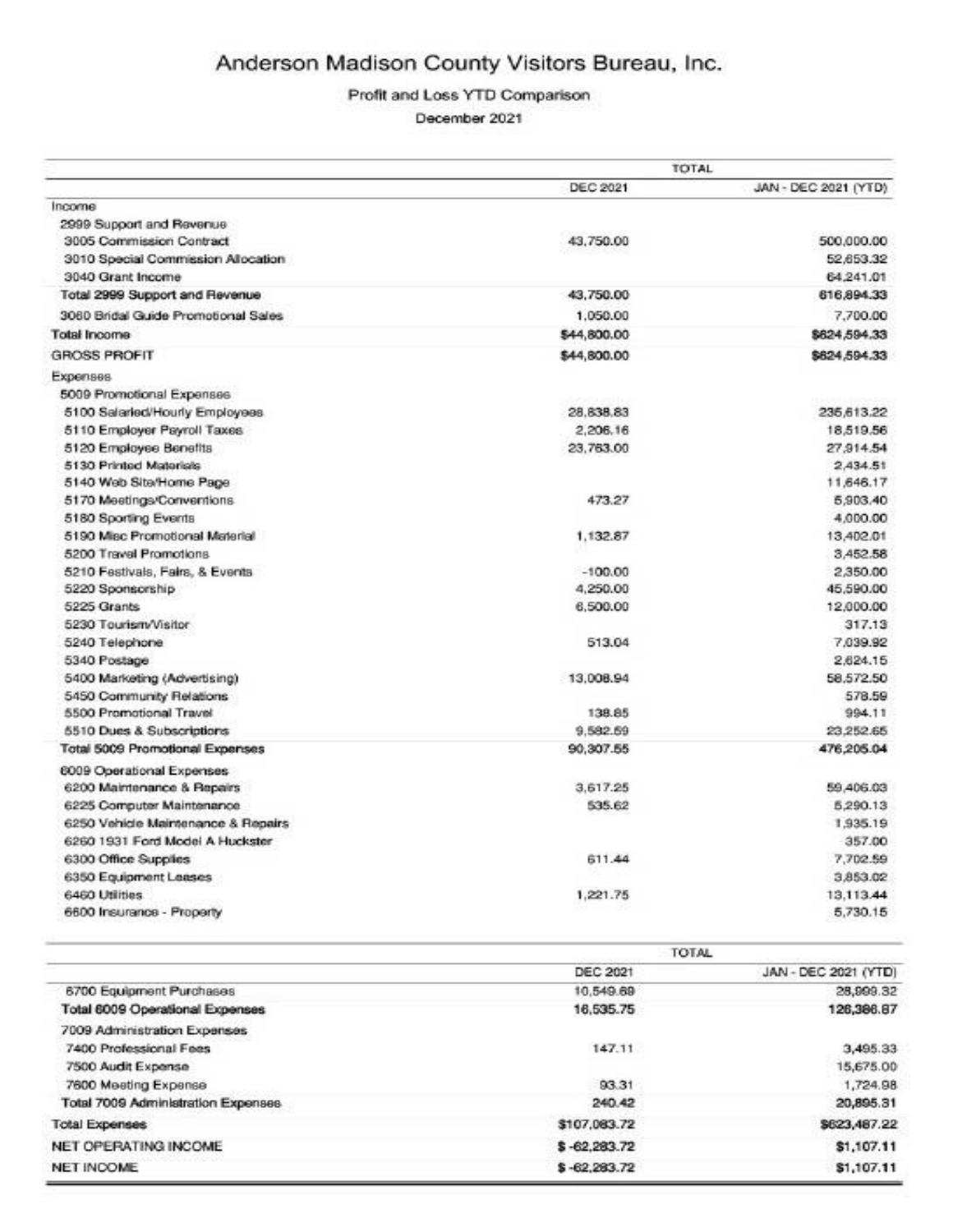## **President's Award Recipients**

| 1984 – Bill Herbig and Dr. Tim Lee |  |  |  |  |  |  |  |
|------------------------------------|--|--|--|--|--|--|--|
|------------------------------------|--|--|--|--|--|--|--|

1985 – Mary Lou Aynes

- 1986 Annie Barnett
- 1988 Larry Lutz

1989 – Larry Contos/Dixie Contos-Wilson of Pay Less Super Markets, Inc.

1990 – Women's Bowling Association, Men's Bowling Association, Young American Bowling Alliance

1991 – Cooper's Sport Bowl and East Side Lanes

- 1992 Anderson University
- 1993 Anderson Herald-Bulletin

1994 – Hoosier Park at Anderson

- 1995 Paramount Heritage Foundation
- 1996 Historical Military Armor Museum
- 1997 Larry Swick
- 1998 Gruenewald Historic Home
- 1999 Morris McCurdy
- 2000 Millcreek Civic Center
- 2001 Anderson Speedway
- 2002 = Gaither Family Resources
- 2003 "The Giant" Earth Home
- 2004 Mounds State Park
- 2005 Anderson Center for the Arts
- 2006 Good's Candy Shop
- 2007 Anderson Symphony Orchestra
- 2008 Hoosier Park Racing and Casino

2009 – The Professional Development **Center** 

2010 – Myron Baumer & the Madison County Art Association

2011 – Joe Rice

- 2012 Lynzi Scharton and Levi Rinker
- 2013 Mike Kase
- 2014 Dale Pickett
- 2015 Anderson University Colts Camp
- 2016 Anderson Speedway
- 2017 Ted Tapp
- 2018 A-Town Center

2019 – Deb Stapleton and The Paramount Theatre Center

2020 – St. Vincent's Regional Hospital, Anderson; St. Vincent's Mercy Hospital, Elwood; Community Hospital of Anderson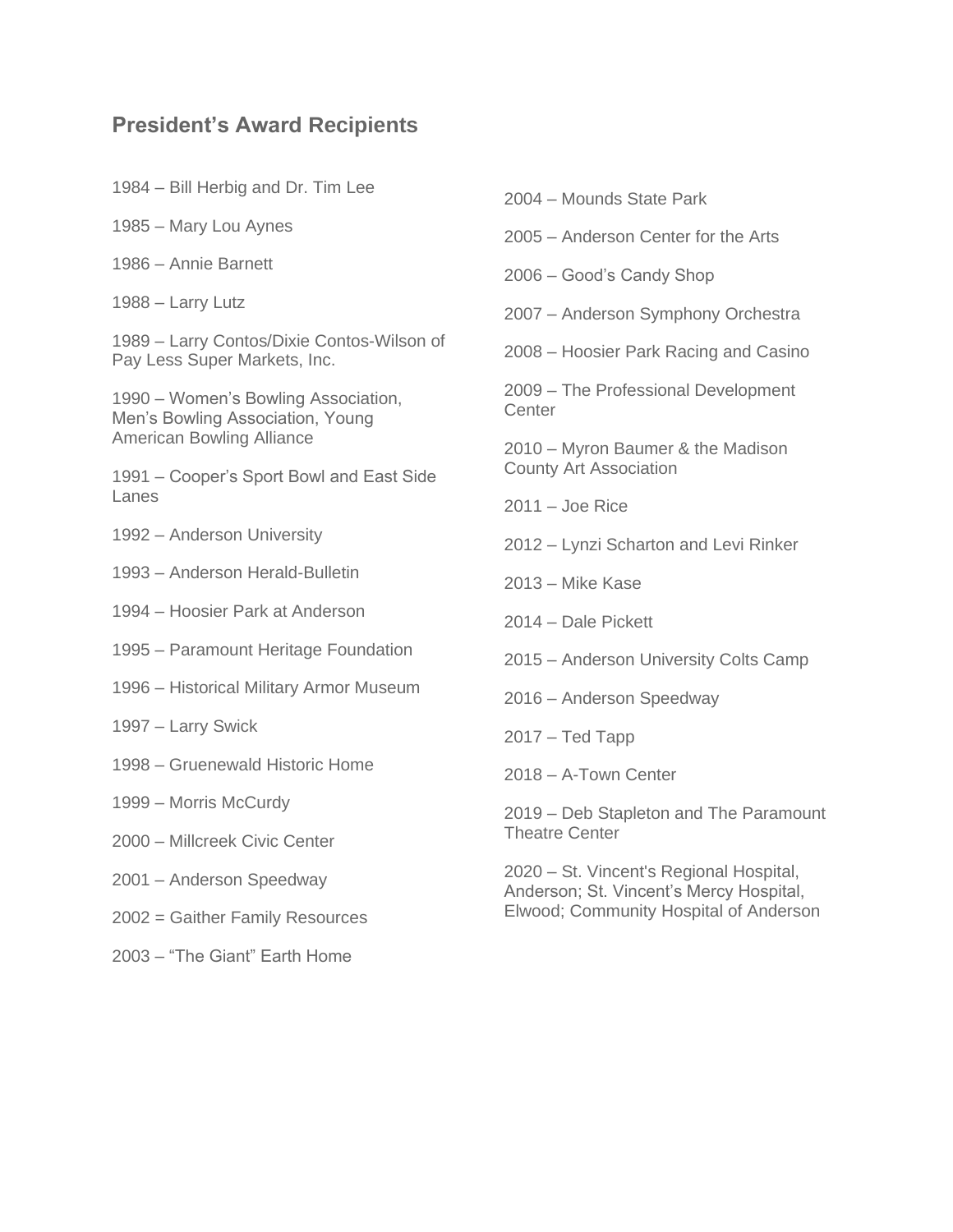## **Volunteer of the Year Recipients**

| 1987 – Betty Land        | 2004 - Judy Asbury                                                         |
|--------------------------|----------------------------------------------------------------------------|
| 1988 - Phil Johnson      | 2005 - Tim Thomas                                                          |
| 1989 - Bob Sherman       | 2006 - Richard Fulaytar                                                    |
| 1990 - Barbara Armstrong | 2007 - Linda Shelton                                                       |
| 1991 - Debi Neale        | 2008 - Robin Gerhart                                                       |
| 1992 – Arnold Gold       | 2009 - Dottie Payne                                                        |
| 1993 - Patti Garr        | 2010 - Patty Kuhn                                                          |
| 1994 - Bob Sherman       | 2011 - Tammy Knox                                                          |
| $1995 -$ Ron Ruby        | 2012 - Cheryl Pattat                                                       |
| 1996 – Paul Baroni       | 2013 - Tammy Bowman                                                        |
| 1997 – Morris McCurdy    | 2014 - Heather Bremer                                                      |
| 1998 - Martha Carmichael | 2015 – Mike Latchaw and Bobby Graves                                       |
| 1999 - Cheryl Shank      | $2016 - Jeff Bryan$                                                        |
| 2000 - John Bertacchi    | 2017 - Bill Watson                                                         |
| 2001 - Mark Lamey        | 2018 – George Vinson                                                       |
| 2002 - Marj Shell        | 2019 – Betty Land and Mark Lamey                                           |
| 2003 - Francis Howe      | 2020 - Jerrod, Jason, and Lisa Oakley and<br>the Oakley Brothers Employees |